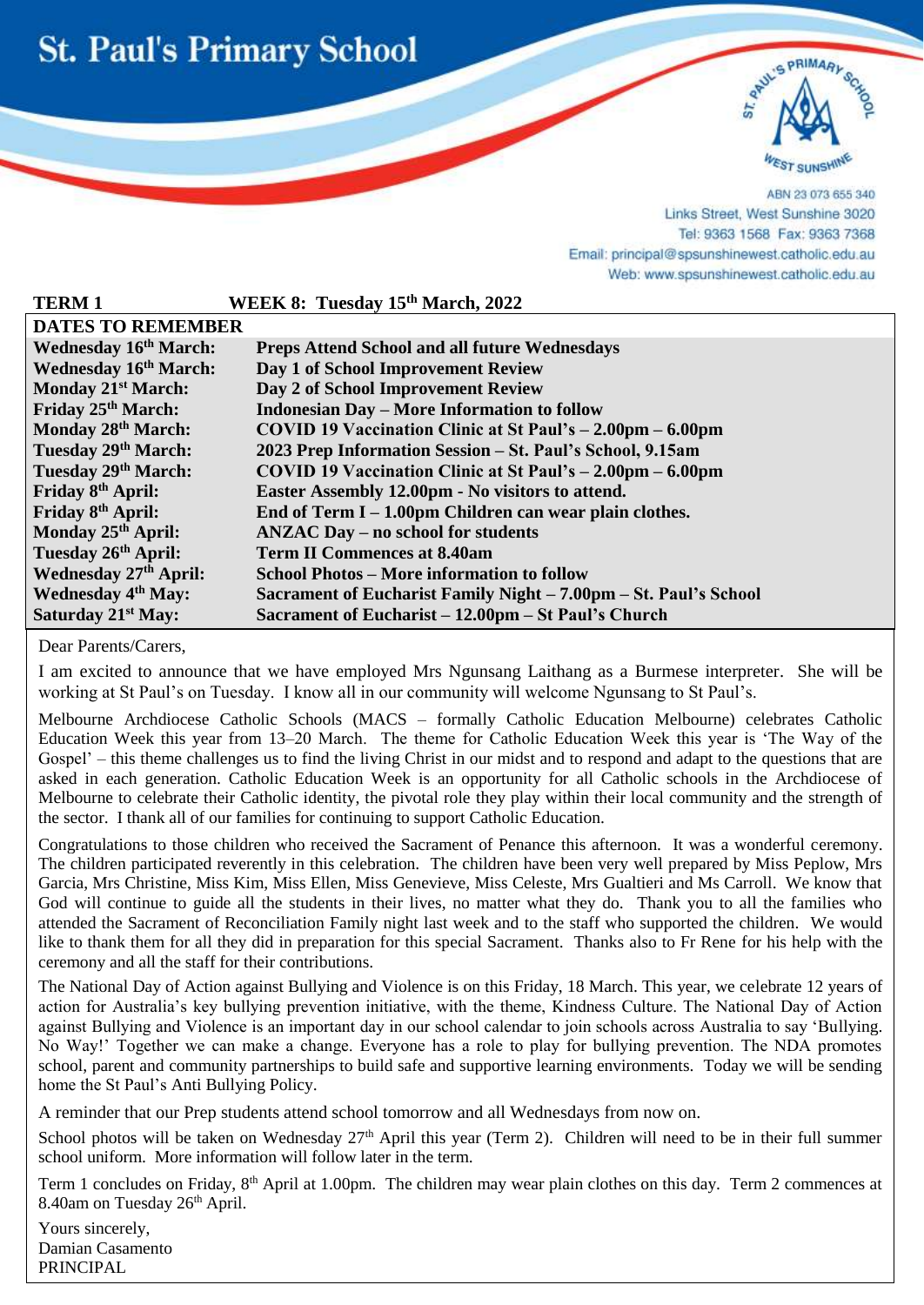## **RAFFLE TICKETS FOR EASTER – DONATIONS OF PRIZES FOR OUR HAMPERS**

Raffle tickets for our Easter raffle were sent home today. The tickets are \$1 each. The raffle will be drawn on Wednesday, 6<sup>th</sup> April. Please make donations of Easter Eggs, chocolates, lollies and gifts to the school for our hampers by March 28<sup>th</sup>. All money and tickets to be returned by Monday 3<sup>rd</sup> April. Thank you for your ongoing support.

#### **COVID-19 VACCINATION CLINIC - ST. PAUL'S SCHOOL – MONDAY 28TH AND TUESDAY 29TH MARCH**

A COVID-19 vaccination clinic will be hosted at St Paul's School on Monday, March 28 and Tuesday, March 29. You are free to collect your child from school early and take them to the clinic or return later with your child. We will let you know what room in the school the clinic will be set up in shortly.

Expert clinical staff will be there to provide the Pfizer vaccine to children at the school and their families including parents, grandparents and younger siblings aged 5-11. We would love to see you there. The clinical staff are also happy to answer any questions you might have about vaccinations and they understand if you want more time to think about it and choose not to get vaccinated that day. Please note you will need to take your child to the clinic if you want them to receive the vaccination – the school will **NOT BE TAKING ANY CHILDREN TO THE CLINIC.** Please come along to the school and help keep our community safe. Please see further information on the Skoolbag App and the school website [www.spsunshinewest.catholic.edu.au](http://www.spsunshinewest.catholic.edu.au/) .



# **PREP ENROLMENTS - 2023**

Enrolments for Prep 2023 are now open. We encourage any parents/carers who have not enrolled their child for Prep in 2023 to do so. Please contact the school office for an enrolment form. There will be several information sessions for 2023 Prep Parents/Carers. The next session will be held on Tuesday, 29<sup>th</sup> March, at 9.15am. Please let any interested people know of this date. Please ask them to contact the office to advise if they will be attending the session.

### **FEES/LEVIES**

 Your child's levies are now overdue. Please pay all levies promptly. The next instalment of school fees will be due on May 6<sup>th</sup>. You can pay your school fees and levies with a credit card or by direct debit from a nominated bank account or from your Centrelink payments - please collect a form from the office if you wish to do so.

### **CAMPS, SPORTS AND EXCURSION FUND**

Camps, Sports and Excursion Fund is Government Funding to assist families to cover the costs of school excursions, camps and sporting activities. Centrelink health care card holders and Pensioner Concession card holders may be eligible for a payment of \$125. An CSEF Application Form were already sent home – if you think you qualify for the CSEF, please return the form to school, along with a copy of your Centrelink Card. There was also information sent home about the new fee concession program – please visit the office to obtain a form if you would like to apply for this fee concession program.

# **ANTI-BULLYING POLICY**

Each family received a copy of the St. Paul's Anti-Bullying Policy today. The policy is a reminder that the school will not tolerate any instances of bullying. Please note the definition of bullying in the policy:

*'Bullying is when someone, or a group of people, deliberately upset or hurt another person or damage their property, reputation or social acceptance on more than one occasion. There is an imbalance of power in incidents of bullying with the bully or bullies having more power at the time due to age, size, status or other reasons.'* <http://www.eduweb.vic.gov.au/edulibrary/public/stuman/wellbeing/respectfulsafe.pdf>

The brochure lists types of bullying as well as what bullying is not. You are encouraged to contact your child's teacher in the first instance if you have any concerns as these can usually be sorted out quickly when the teacher is informed.